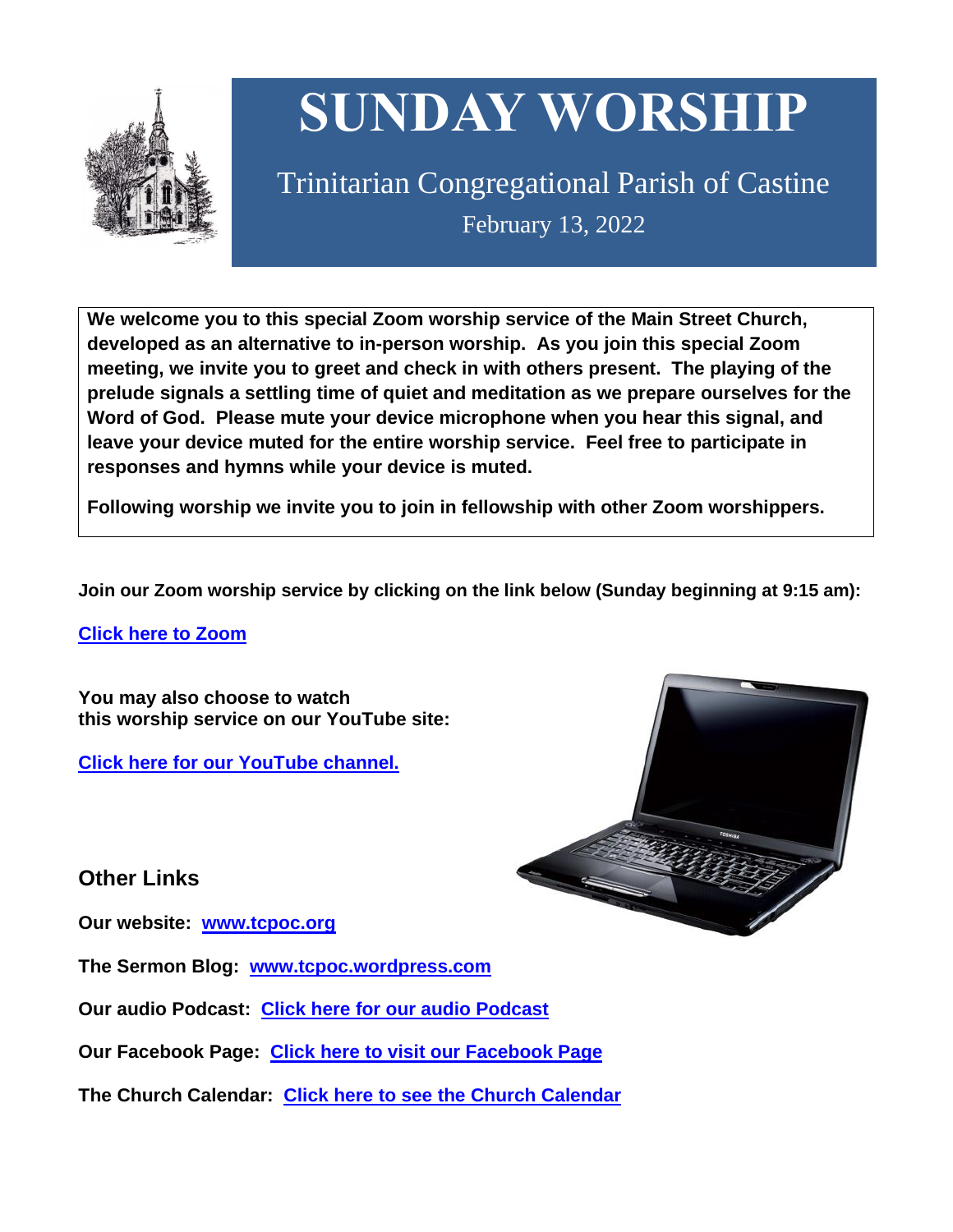### **Order of Worship TRINITARIAN CONGREGATIONAL PARISH OF CASTINE UNITED CHURCH OF CHRIST Castine, Maine Epiphany VI**

February 13, 2022 9:30 am Pastor: Rev. Robert Vagt Church Musician: Suzanne Eaton Deacon: **Kim Smith** Lector: Contract of Contract Contract Contract Contract Contract Contract Contract Contract Contract Contract Contract Contract Contract Contract Contract Contract Contract Contract Contract Contract Contract Contract Cont Zoom/Youtube Host: Amy Stewart New York 2008 and 2008 and 2008 and 2008 and 2008 and 2008 and 2008 and 2008 and 2008 and 2008 and 2008 and 2008 and 2008 and 2008 and 2008 and 2008 and 2008 and 2008 and 2008 and 2008 and 20

Ministers: All Members

### GATHERING AS A COMMUNITY OF FAITH

*We welcome you to worship in this special place, and hope that you feel free to greet your friends and neighbors as you arrive. Please let the playing of the organ prelude signal a settling time of quiet and meditation as we prepare ourselves for the Word of God.*

PRELUDE

GREETINGS AND ANNOUNCEMENTS **INTERLUDE** 

### \*CALL TO WORSHIP **(Unison)**

**Blessed are those who trust in the LORD. They shall be like a tree planted by water, sending out its roots by the stream. Baptized and freed, grounded in love, let us worship God.**

\*OPENING HYMN *Ye Servants of God, Your Master Proclaim* P 206

*Ye servants of God, your Master proclaim, And publish abroad his wonderful name. The name, all victorious, of Jesus extol; His kingdom is glorious, he rules over all.*

*God ruleth on high, almighty to save, And still he is nigh, his presence we have; The great congregation his triumph shall sing, Ascribing salvation to Jesus, our King.*

*Salvation to God who sits on the throne! Let all cry aloud and honor the Son; The praises of Jesus the angels proclaim, Fall down on their faces and worship the Lamb.*

*Then let us adore and give him his right, All glory and power, all wisdom and might, All honor and blessing with angels above, And thanks never ceasing and infinite love.*

### \*PRAYER OF INVOCATION **(Unison)**

**Creator God, you created us with free will and freedom of choice. By the power of your Holy Spirit, speak your Word through the words of scripture, that we may live according to your will; through Jesus Christ, in whose name we pray. Amen.**

# A TIME WITH ALL GOD'S CHILDREN

# PRAYER OF CONFESSION **(Unison)**

**Merciful God, your call to discipleship is demanding. You call us to reorder our lives by the kingdom you are bringing in Jesus Christ. Yet we still pass by the ones you especially notice: people who are poor and hungry; people who weep. We have not stood with those who are hated, bullied, and excluded. Comfortable with the way things**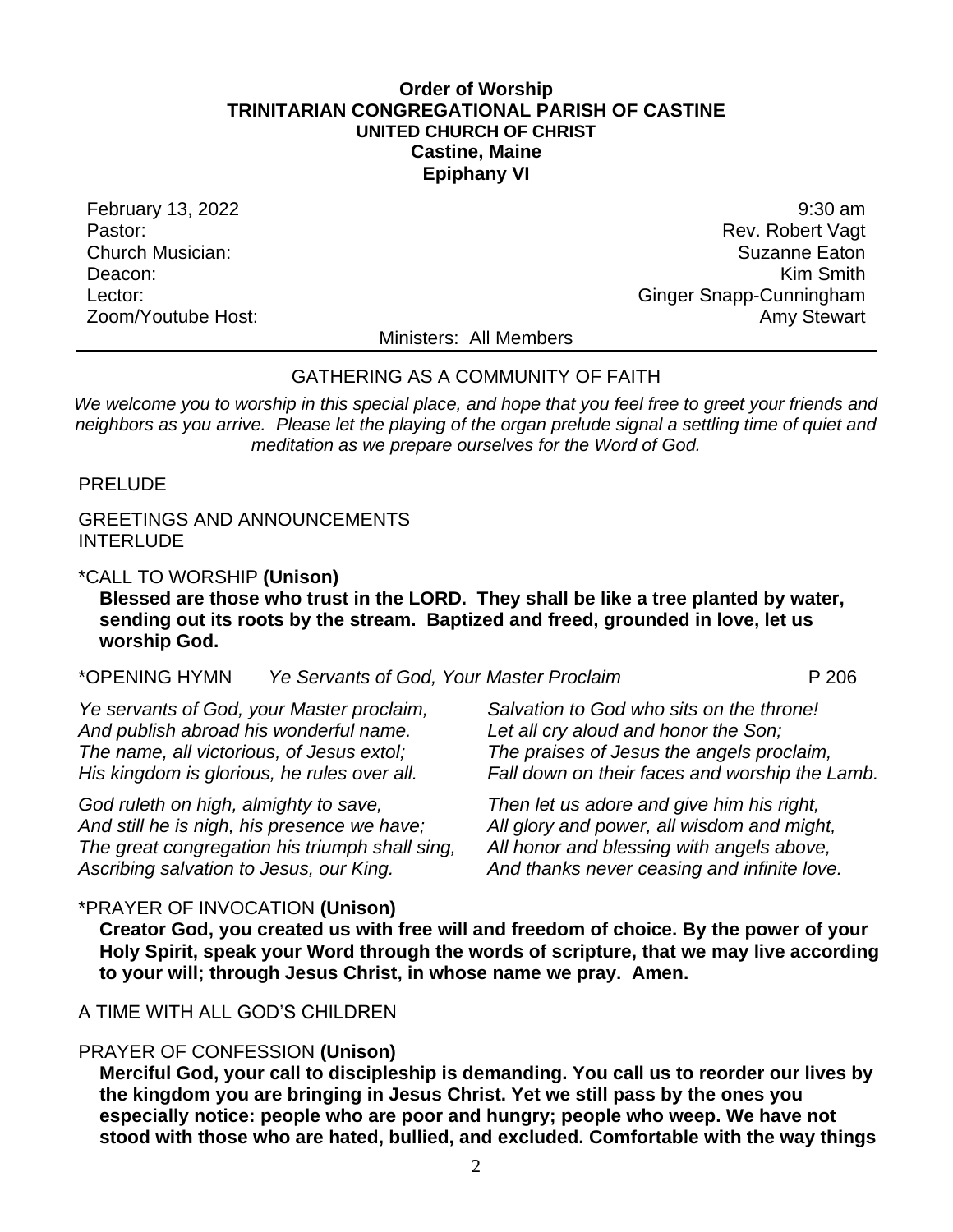**are, we are too complacent, even complicit with injustice and prejudice. Forgive us, O God, and turn us back to your gospel.**

*A moment for silent prayer*

ASSURANCE OF PARDON \*GLORIA PATRI **(Unison)** P 513 **Glory be to the Father, and to the Son, and to the Holy Ghost. As it was in the beginning, is now and ever shall be, world without end. Amen. Amen.**

## HEARING THE WORD

## **Jeremiah 17:5 - 10**

<sup>5</sup>Thus says the Lord: Cursed are those who trust in mere mortals and make mere flesh their strength, whose hearts turn away from the Lord. <sup>6</sup>They shall be like a shrub in the desert, and shall not see when relief comes. They shall live in the parched places of the wilderness, in an uninhabited salt land. <sup>7</sup>Blessed are those who trust in the Lord, whose trust is the Lord. <sup>8</sup>They shall be like a tree planted by water, sending out its roots by the stream. It shall not fear when heat comes, and its leaves shall stay green; in the year of drought it is not anxious, and it does not cease to bear fruit. <sup>9</sup>The heart is devious above all else; it is perverse— who can understand it? <sup>10</sup>I the Lord test the mind and search the heart, to give to all according to their ways, according to the fruit of their doings.

## **Psalm 1**

Blessed is the man

**that walketh not in the counsel of the ungodly,**  nor standeth in the way of sinners, **nor sitteth in the seat of the scornful.** But his delight is in the law of the LORD; **and in his law doth he meditate day and night.** And he shall be like a tree **planted by the rivers of water,**  that bringeth forth his fruit in his season; **his leaf also shall not wither;**  and whatsoever he doeth shall prosper.

The ungodly are not so:

**but are like the chaff which the wind driveth away.** Therefore the ungodly shall not stand in the judgment,

**nor sinners in the congregation of the righteous.**

For the LORD knoweth the way of the righteous:

**but the way of the ungodly shall perish.**

# **1 Corinthians 15:12 - 20**

 $12$ Now if Christ is proclaimed as raised from the dead, how can some of you say there is no resurrection of the dead? <sup>13</sup>If there is no resurrection of the dead, then Christ has not been raised; <sup>14</sup>and if Christ has not been raised, then our proclamation has been in vain and your faith has been in vain. <sup>15</sup>We are even found to be misrepresenting God, because we testified of God that he raised Christ—whom he did not raise if it is true that the dead are not raised. <sup>16</sup>For if the dead are not raised, then Christ has not been raised. <sup>17</sup>If Christ has not been raised, your faith is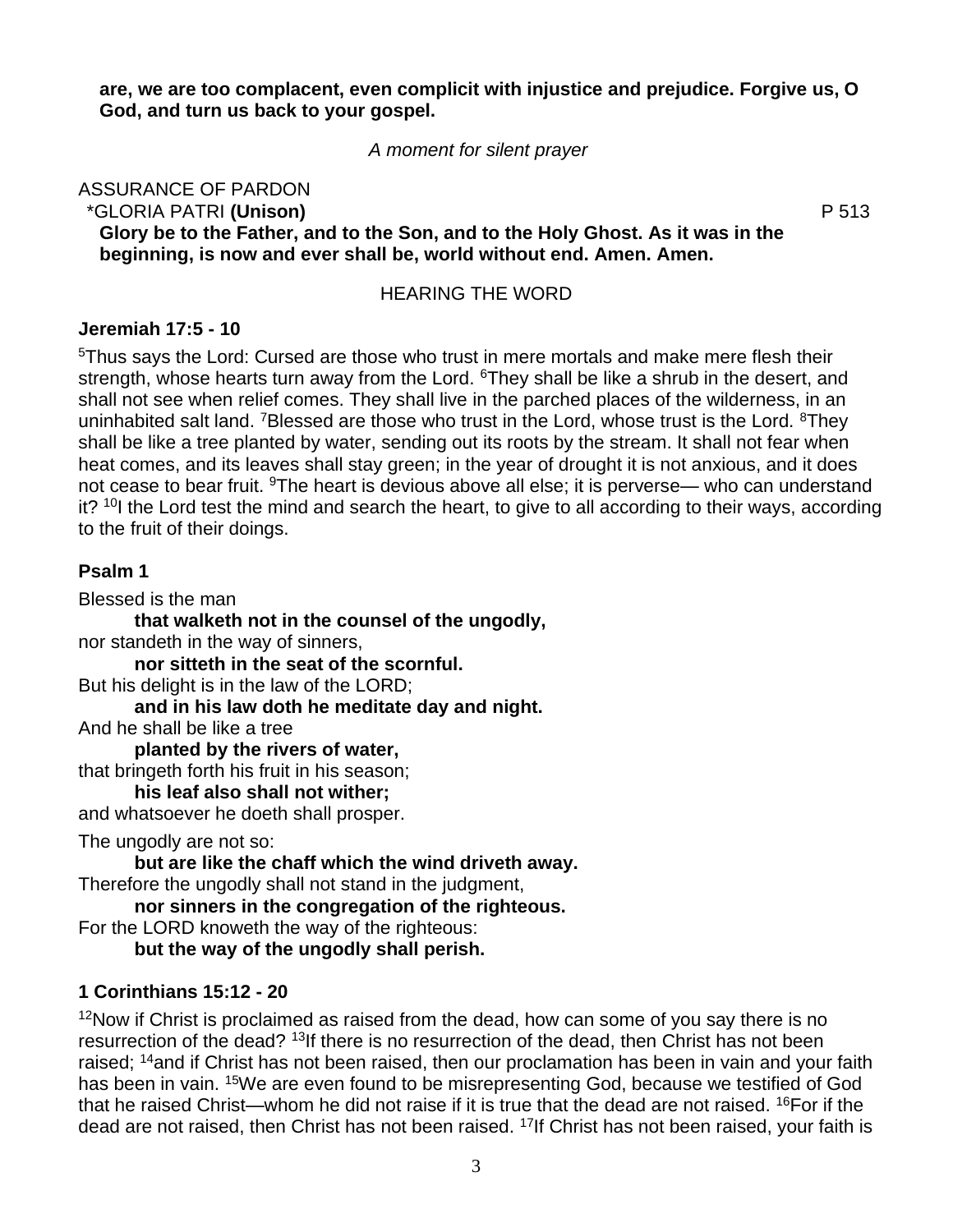futile and you are still in your sins. <sup>18</sup>Then those also who have died in Christ have perished. <sup>19</sup>If for this life only we have hoped in Christ, we are of all people most to be pitied.  $20$ But in fact Christ has been raised from the dead, the first fruits of those who have died.

Congregational Response *Spirit, Spirit of Gentleness* NC 286 *Spirit, spirit of gentleness, Blow through the wilderness, calling and free, Spirit, spirit of restlessness, Stir me from placidness, Wind, wind on the sea.*

### **Luke 6:17 - 26**

 $17$ He came down with them and stood on a level place, with a great crowd of his disciples and a great multitude of people from all Judea, Jerusalem, and the coast of Tyre and Sidon. <sup>18</sup>They had come to hear him and to be healed of their diseases; and those who were troubled with unclean spirits were cured. <sup>19</sup>And all in the crowd were trying to touch him, for power came out from him and healed all of them.

 $20$ Then he looked up at his disciples and said: "Blessed are you who are poor, for yours is the kingdom of God. <sup>21"</sup>Blessed are you who are hungry now, for you will be filled. "Blessed are you who weep now, for you will laugh. <sup>22"</sup>Blessed are you when people hate you, and when they exclude you, revile you, and defame you on account of the Son of Man. <sup>23</sup>Rejoice in that day and leap for joy, for surely your reward is great in heaven; for that is what their ancestors did to the prophets. <sup>24</sup> But woe to you who are rich, for you have received your consolation. <sup>25</sup> Woe to you who are full now, for you will be hungry. "Woe to you who are laughing now, for you will mourn and weep. <sup>26"</sup>Woe to you when all speak well of you, for that is what their ancestors did to the false prophets.

### \*HYMN *I Would be True* NC 492

I would be true, for there are those who trust me; I would be friend of all, the foe, the friendless; *I would be giving, and forget the gift; I would be humble, for I know my weakness;*

*I would look up, and laugh, and love, and live, I would look up, and laugh, and love, and live.*

*I would be prayerful through each busy moment; I would be constantly in touch with God; I would be tuned to sense God's slightest whisper; I would have faith to keep the path Christ trod, I would have faith to keep the path Christ trod.*

### THE OFFERING OF OUR GIFTS

INVITATION TO OFFERING **Offertory** 

\*Doxology **(Unison)** P 515

**Praise God from whom all blessings flow; Praise God, all creatures here below;**

*I would be pure, for there are those who care; I would be strong, for there is much to suffer; I would be brave, for there is much to dare, I would be brave, for there is much to dare.*

SERMON Rev. Robert Vagt